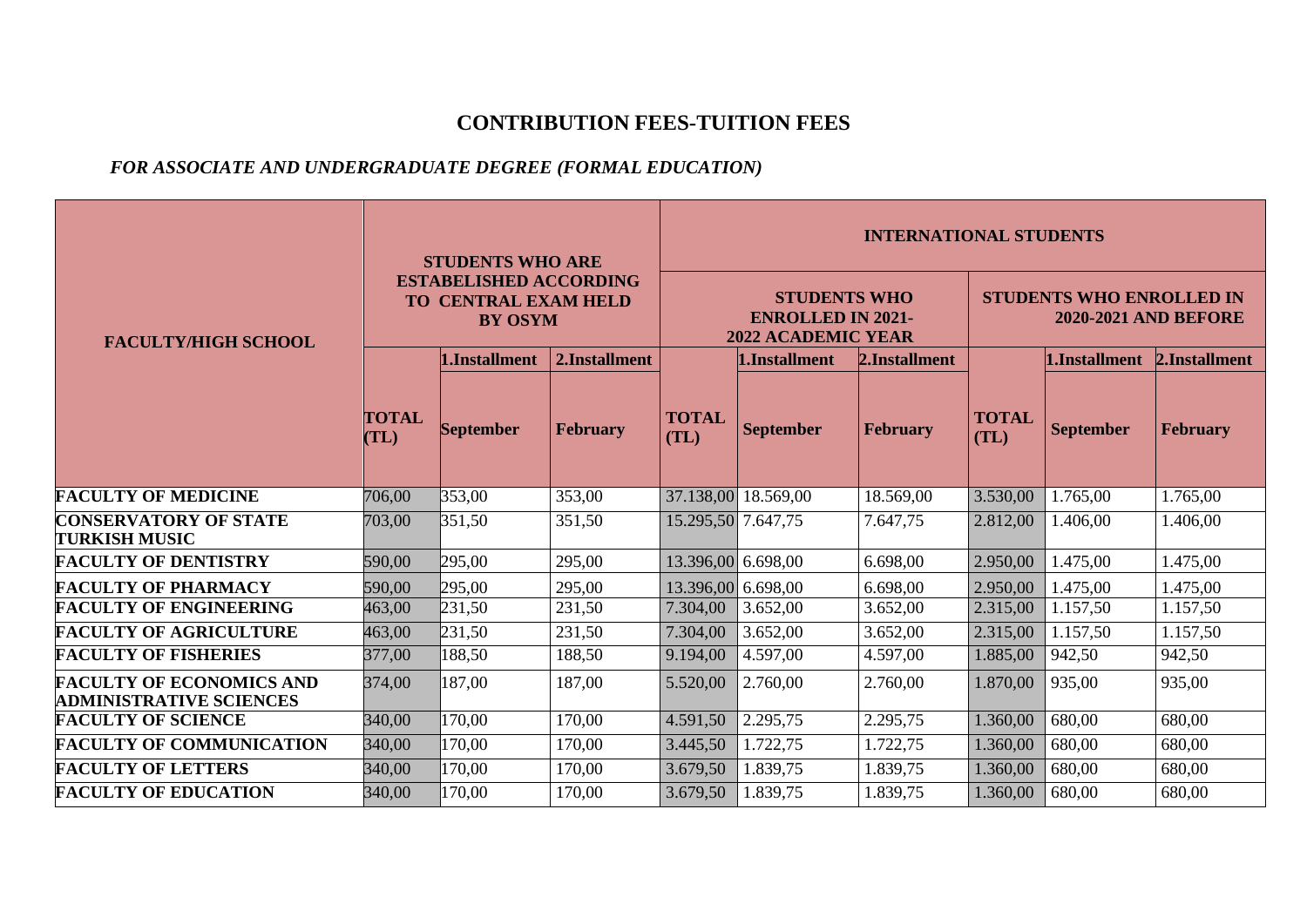| <b>FACULTY OF SPOR SCIENCES</b>                                   | 340,00 | 170,00 | 170,00 | 3.679,50 | 1.839,75 | 1.839,75 | 1.360,00 | 680,00              | 680,00              |
|-------------------------------------------------------------------|--------|--------|--------|----------|----------|----------|----------|---------------------|---------------------|
| <b>HIGHER SCHOOL OF</b><br>PHYSICAL TRAINING<br><b>AND SPORTS</b> | 227,00 | 113,50 | 113,50 | 4.140,00 | 2.070,00 | 2.070,00 | 908,00   | 454,00              | 454,00              |
| <b>FACULTY OF NURSING</b>                                         | 340,00 | 170,00 | 170,00 | 3.679,50 | 1.839,75 | 1.839,75 | 1.360,00 | 680,00              | 680,00              |
| <b>HIGHER SCHOOL OF NURSING</b>                                   | 227,00 | 113,50 | 113,50 | 4.140,00 | 2.070,00 | 2.070,00 | 908,00   | 454,00              | 454,00              |
| ÖDEMİŞ FACULTY OF<br><b>HEALTH SCIENCES</b>                       | 340,00 | 170,00 | 170,00 | 3.679,50 | 1.839,75 | 1.839,75 | 1.360,00 | 680,00              | 680,00              |
| <b>İZMİR ÖDEMİŞ HIGHER SCHOOL OF 227,00</b><br><b>HEALTH</b>      |        | 113,50 | 113,50 | 4.140,00 | 2.070,00 | 2.070,00 | 908,00   | 454,00              | 454,00              |
| <b>CESME FACULTY OF TOURSIM</b>                                   | 340,00 | 170,00 | 170,00 | 3.679,50 | 1.839,75 | 1.839,75 | 1.360,00 | 680,00              | 680,00              |
| <b>CESME HIGHER SCHOOL OF</b><br><b>TOURISM</b>                   | 227,00 | 113,50 | 113,50 | 4.140,00 | 2.070,00 | 2.070,00 | 908,00   | 454,00              | 454,00              |
| <b>FACULTY OF HEALTH SCIENCES</b>                                 | 340,00 | 170,00 | 170,00 | 3.679,50 | 1.839,75 | 1.839,75 | 1.360,00 | $\overline{680,00}$ | 680,00              |
| <b>FACULTY OF ARTS, DESIGN</b><br><b>AND ARCHITECTURE</b>         | 377,00 | 188,50 | 188,50 | 6.895,50 | 3.447,75 | 3.447,75 | 1.508,00 | 754,00              | 754,00              |
| <b>BİRGİVİ FACULTY OF</b><br><b>ISLAMIC SCIENCES</b>              | 340,00 | 170,00 | 170,00 | 3.679,50 | 1.839,75 | 1.839,75 | 1.360,00 | 680,00              | 680,00              |
| <b>SCHOOL OF FASHION AND DESIGN</b>                               | 227,00 | 113,50 | 113,50 | 4.140,00 | 2.070,00 | 2.070,00 | 908,00   | 454,00              | $\overline{4}54,00$ |
| İZMİR ATATÜRK HIGHER SCHOOL<br>OF HEALTH SCIENCES                 | 227,00 | 113,50 | 113,50 | 4.140,00 | 2.070,00 | 2.070,00 | 908,00   | 454,00              | $\overline{4}54,00$ |
| <b>EGE VOCATIONAL TRAINING</b><br><b>SCHOOL</b>                   | 227,00 | 113,50 | 113,50 | 2.758,50 | 1.379,25 | 1.379,25 | 908,00   | 454,00              | 454,00              |
| <b>CESME VOCATIONAL TRAINING</b><br><b>SCHOOL</b>                 | 227,00 | 113,50 | 113,50 | 2.758,50 | 1.379,25 | 1.379,25 | 908,00   | 454,00              | 454,00              |
| <b>EMEL AKIN VOCATIONAL</b><br><b>TRAINING SCHOOL</b>             | 227,00 | 113,50 | 113,50 | 2.758,50 | 1.379,25 | 1.379,25 | 908,00   | 454,00              | 454,00              |
| <b>ATATÜRK VOCATIONAL TRAINIG</b><br><b>SCHOOL OF HEALTH</b>      | 227,00 | 113,50 | 113,50 | 2.758,50 | 1.379,25 | 1.379,25 | 908,00   | 454,00              | $\overline{4}54,00$ |
| ÖDEMİŞ VOCATIONAL HIGHER<br><b>SCHOOL</b>                         | 227,00 | 113,50 | 113,50 | 2.758,50 | 1.379,25 | 1.379,25 | 908,00   | 454,00              | 454,00              |
| <b>TİRE KUTSAN VOCATIONAL</b>                                     | 227,00 | 113,50 | 113,50 | 2.758,50 | 1.379,25 | 1.379,25 | 908,00   | 454,00              | 454,00              |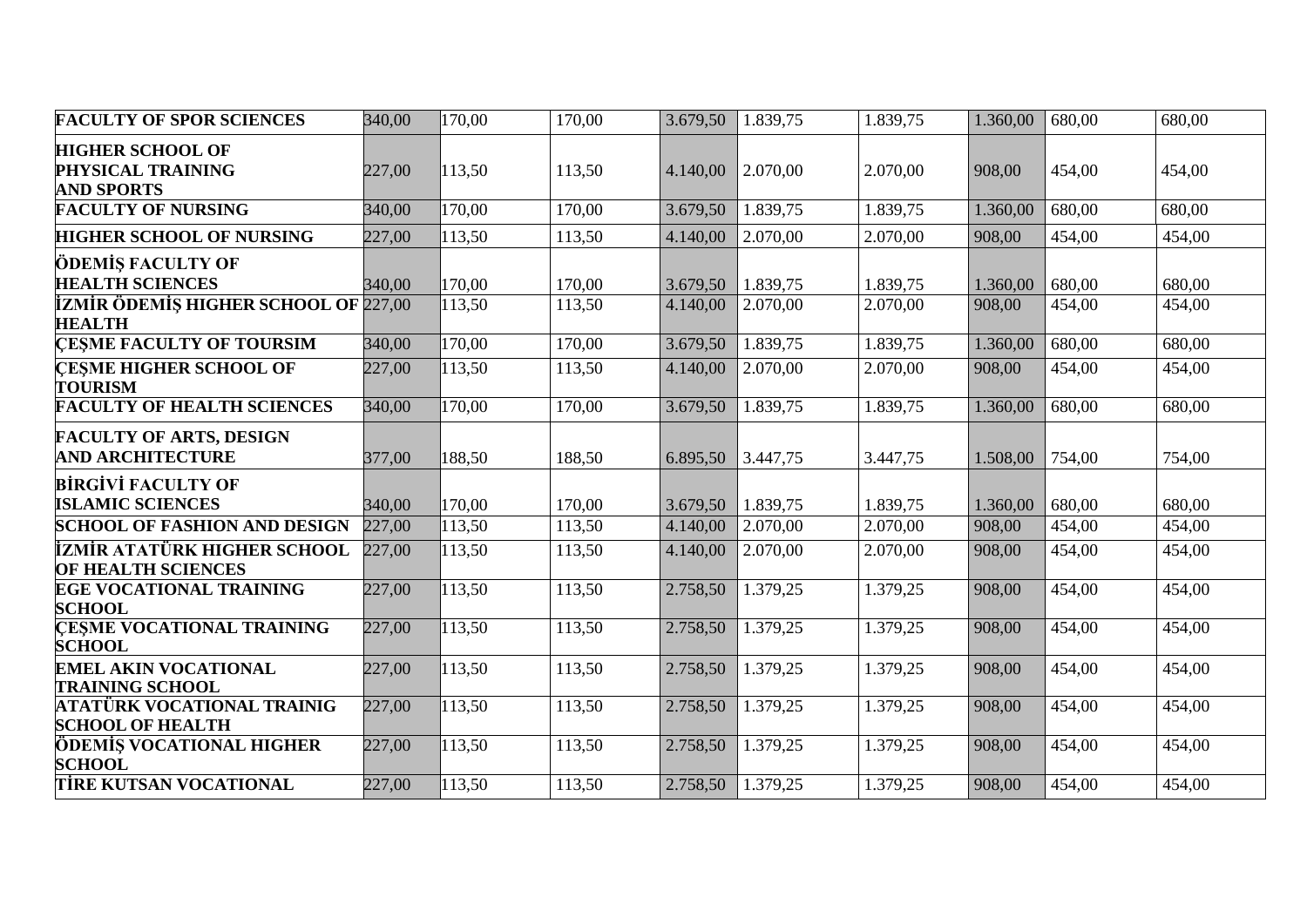| <b>TRAINING SCHOOL</b>                             |        |        |        |          |          |          |        |        |        |
|----------------------------------------------------|--------|--------|--------|----------|----------|----------|--------|--------|--------|
| <b>BAYINDIR VOCATIONAL TRAINING 227,00</b>         |        | 113,50 | 113,50 | 2.758,50 | 1.379,25 | 1.379,25 | 908,00 | 454,00 | 454,00 |
| <b>BERGAMA VOCATIONAL TRAINING 227,00</b>          |        | 113,50 | 113,50 | 2.758,50 | 1.379,25 | 1.379,25 | 908,00 | 454,00 | 454,00 |
| <b>SCHOOL</b>                                      |        |        |        |          |          |          |        |        |        |
| ALIAĞA VOCATIONAL TRAINING<br><b>SCHOOL</b>        | 227,00 | 113,50 | 113,50 | 2.758,50 | 1.379,25 | 1.379,25 | 908,00 | 454,00 | 454,00 |
| <b>AVIATION HIGHER VOCATIONAL</b><br><b>SCHOOL</b> | 227,00 | 113,50 | 113,50 | 2.758,50 | 1.379,25 | 1.379,25 | 908,00 | 454,00 | 454,00 |
| URLA MARITIME VOCATIONAL<br><b>SCHOOL</b>          | 227,00 | 113,50 | 113,50 | 3.445,50 | 1.722,75 | .722,75  | 908,00 | 454,00 | 454,00 |

# *FOR ASSOCIATE AND UNDERGRADUATE DEGREE (EVENING EDUCATION)*

|                                                                   | <b>STUDENTS WHO ARE</b> |                                                              |               | <b>INTERNATIONAL STUDENTS</b> |                                                                              |                 |                      |                                                                |                 |  |  |
|-------------------------------------------------------------------|-------------------------|--------------------------------------------------------------|---------------|-------------------------------|------------------------------------------------------------------------------|-----------------|----------------------|----------------------------------------------------------------|-----------------|--|--|
| <b>FACULTY/HIGH SCHOOL</b>                                        | <b>BY OSYM</b>          | <b>ESTABELISHED ACCORDING</b><br><b>TO CENTRAL EXAM HELD</b> |               |                               | <b>STUDENTS WHO</b><br><b>ENROLLED IN 2021-</b><br><b>2022 ACADEMIC YEAR</b> |                 |                      | <b>STUDENTS WHO ENROLLED IN</b><br><b>2020-2021 AND BEFORE</b> |                 |  |  |
|                                                                   |                         | .Installment                                                 | 2.Installment |                               | l.Installemnt                                                                | 2.Installment   |                      | <b>I.Installment</b>                                           | 2.Installment   |  |  |
|                                                                   | <b>TOTAL</b><br>(TL)    | <b>September</b>                                             | February      | <b>TOTAL</b>                  | <b>September</b>                                                             | <b>February</b> | <b>TOTAL</b><br>(TL) | <b>September</b>                                               | <b>February</b> |  |  |
| <b>FACULTY OF SCIENCE</b>                                         | 1.530,00                | 765,00                                                       | 765,00        | 4.591,50                      | 2.295,75                                                                     | 2.295,75        | 6.120,00             | 3060,00                                                        | 3060,00         |  |  |
| <b>FACULTY OF ECONOMICS AND</b><br><b>ADMINISTRATIVE SCIENCES</b> | 1.379,00                | 689,50                                                       | 689,50        | 5.520,00                      | 2.760,00                                                                     | 2.760,00        | 6.895,00             | 3447,50                                                        | 3447,50         |  |  |
| <b>FACULTY OF FISHERIES</b>                                       | 2.298,00                | 1.149,00                                                     | 1.149,00      | 9.194,00                      | 4.597,00                                                                     | 4.597,00        | $11.490,00$ 5745,00  |                                                                | 5745,00         |  |  |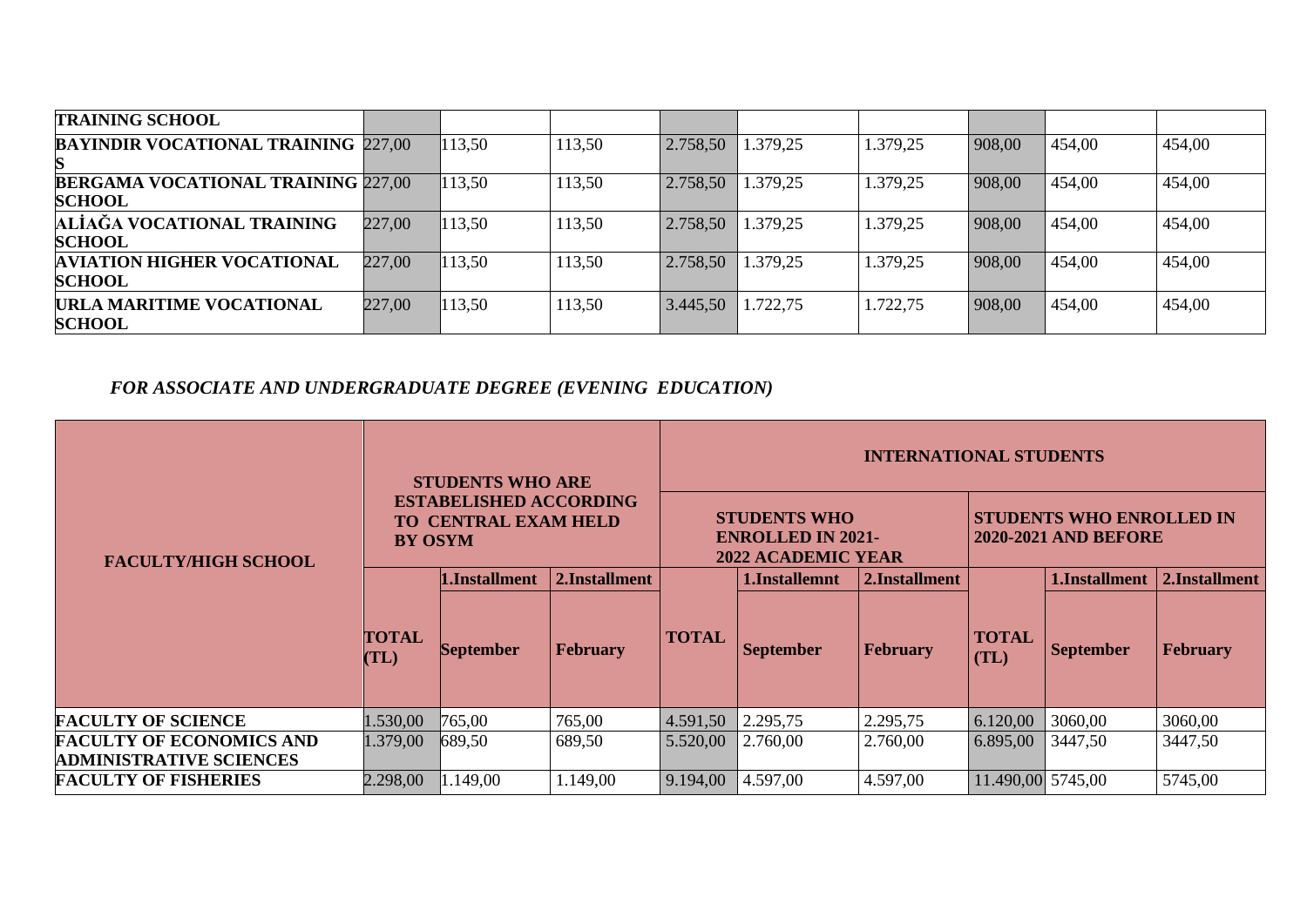| <b>FACULTY OF COMMUNICATION</b>                                   | 1.148,00 | 574,00 | 574,00 | 3.445,50 | 1.722,75 | 1.722,75 | 4.592,00 | 2296,00 | 2296,00 |
|-------------------------------------------------------------------|----------|--------|--------|----------|----------|----------|----------|---------|---------|
| <b>FACULTY OF SPOR SCIENCES</b>                                   | 1.226,00 | 613,00 | 613,00 | 3.679,50 | 1.839,75 | 1.839,75 | 4.904,00 | 2452,00 | 2452,00 |
| <b>HIGHER SCHOOL OF</b><br>PHYSICAL TRAINING<br><b>AND SPORTS</b> | 1.379,00 | 689,50 | 689,50 | 4.140,00 | 2.070,00 | 2.070,00 | 5.516,00 | 2758,00 | 2758,00 |
| <b>CESME HIGHER SCHOOL OF</b><br><b>TOURISM</b>                   | 1.379,00 | 689,50 | 689,50 | 4.140,00 | 2.070,00 | 2.070,00 | 5.516,00 | 2758,00 | 2758,00 |
| <b>EGE VOCATIONAL TRAINING</b><br><b>SCHOOL</b>                   | 919,00   | 459,50 | 459,50 | 2.758,50 | 1.379,25 | 1.379,25 | 3.676,00 | 1838,00 | 1838,00 |
| <b>EMEL AKIN VOCATIONAL</b><br><b>TRAINING SCHOOL</b>             | 919,00   | 459,50 | 459,50 | 2.758,50 | 1.379,25 | 1.379,25 | 3.676,00 | 1838,00 | 1838,00 |
| TIRE VOCATIONAL TRAINING<br><b>SCHOOL</b>                         | 919,00   | 459,50 | 459,50 | 2.758,50 | 1.379,25 | 1.379,25 | 3.676,00 | 1838,00 | 1838,00 |
| <b>BAYINDIR VOCATIONAL TRAINING 919.00</b><br><b>SCHOOL</b>       |          | 459,50 | 459,50 | 2.758,50 | 1.379,25 | 1.379,25 | 3.676,00 | 1838,00 | 1838,00 |
| ATATÜRK VOCATIONAL TRAINING-<br><b>SCHOOL OF HEALTH</b>           | 919,00   | 459,50 | 459,50 | 2.758,50 | 1.379,25 | 1.379,25 | 3.676,00 | 1838,00 | 1838,00 |
| <b>BERGAMA VOCATIONAL TRAINING 919,00</b><br><b>SCHOOL</b>        |          | 459,50 | 459,50 | 2.758,50 | 1.379,25 | 1.379,25 | 3.676,00 | 1838,00 | 1838,00 |
| ALIAĞA VOCATIONAL TRAINING<br><b>SCHOOL</b>                       | 919,00   | 459,50 | 459,50 | 2.758,50 | 1.379,25 | 1.379,25 | 3.676,00 | 1838,00 | 1838,00 |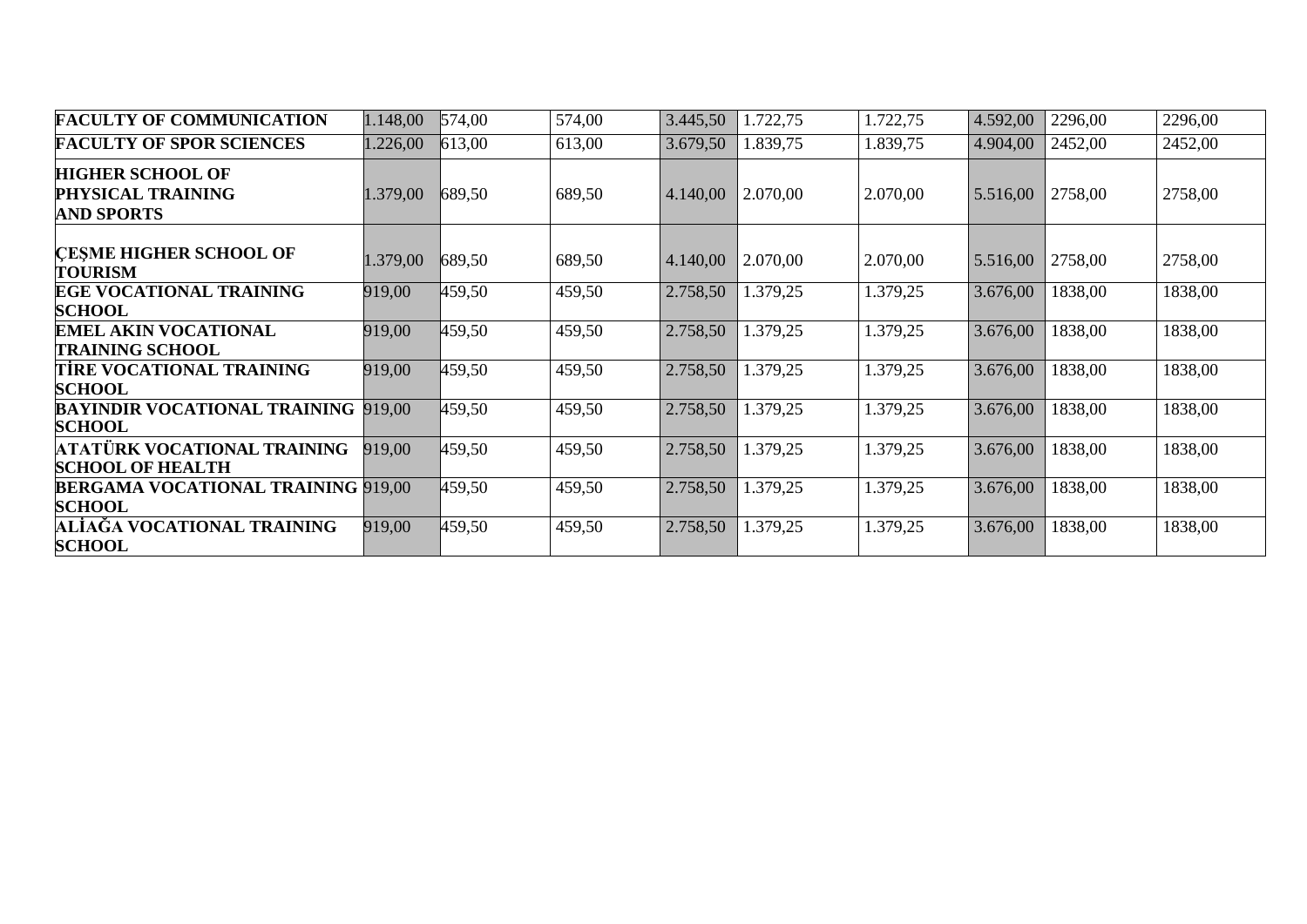## *FOR ASSOCIATE AND UNDERGRADUATE DEGREE (DISTANCE EDUCATION)*

|                                                            |                       |                                                                                      |                 | <b>INTERNATIONAL STUDENTS</b> |                                                                              |                 |                      |                                                                |                 |  |  |
|------------------------------------------------------------|-----------------------|--------------------------------------------------------------------------------------|-----------------|-------------------------------|------------------------------------------------------------------------------|-----------------|----------------------|----------------------------------------------------------------|-----------------|--|--|
| <b>FACULTY/HIGH SCHOOL</b>                                 | TO.<br><b>BY OSYM</b> | <b>STUDENTS WHO ARE</b><br><b>ESTABELISHED ACCORDING</b><br><b>CENTRAL EXAM HELD</b> |                 |                               | <b>STUDENTS WHO</b><br><b>ENROLLED IN 2021-</b><br><b>2022 ACADEMIC YEAR</b> |                 |                      | <b>STUDENTS WHO ENROLLED IN</b><br><b>2020-2021 AND BEFORE</b> |                 |  |  |
|                                                            |                       | 1.Installment                                                                        | 2.Installment   |                               | 1.Installment                                                                | 2.Installment   |                      | 1.Installment                                                  | 2.Installment   |  |  |
|                                                            | <b>TOTAL</b><br>(TL)  | <b>September</b>                                                                     | <b>February</b> | <b>TOTAL</b><br>(TL)          | <b>September</b>                                                             | <b>February</b> | <b>TOTAL</b><br>(TL) | <b>September</b>                                               | <b>February</b> |  |  |
| <b>BERGAMA VOCATIONAL TRAINING 919,00</b><br><b>SCHOOL</b> |                       | 459,50                                                                               | 459,50          | 2.758,50                      | 1.379,25                                                                     | 1.379,25        | 3.676,00             | 1.838,00                                                       | 1.838,00        |  |  |
| <b>Accounting and Taxation</b>                             | 919,00                | 459,50                                                                               | 459,50          | 2.758,50                      | 1.379,25                                                                     | 1.379,25        | 3.676,00             | 1.838,00                                                       | 1.838,00        |  |  |
| ATATÜRK VOCATIONAL TRAINING<br><b>SCHOOL OF HEALTH</b>     | 919,00                | 459,50                                                                               | 459,50          | 2.758,50                      | 1.379,25                                                                     | 1.379,25        | 3.676,00             | .838,00                                                        | 1.838,00        |  |  |
| <b>Disabled Care and Rehabilitation</b>                    | 919,00                | 459,50                                                                               | 459,50          | 2.758,50                      | 1.379,25                                                                     | 1.379,25        | 3.676,00             | 1.838,00                                                       | 1.838,00        |  |  |
| <b>Pharmacy Services</b>                                   | 919,00                | 459,50                                                                               | 459,50          | 2.758,50                      | 1.379,25                                                                     | 1.379,25        | 3.676,00             | 1.838,00                                                       | 1.838,00        |  |  |
| <b>FACULTY OF HEALTH SCIENCES</b>                          | 1.226,00              | 613,00                                                                               | 613,00          | 3.679,50                      | 1.839,75                                                                     | 1.839,75        | 4.904,00             | 2.452,00                                                       | 2.452,00        |  |  |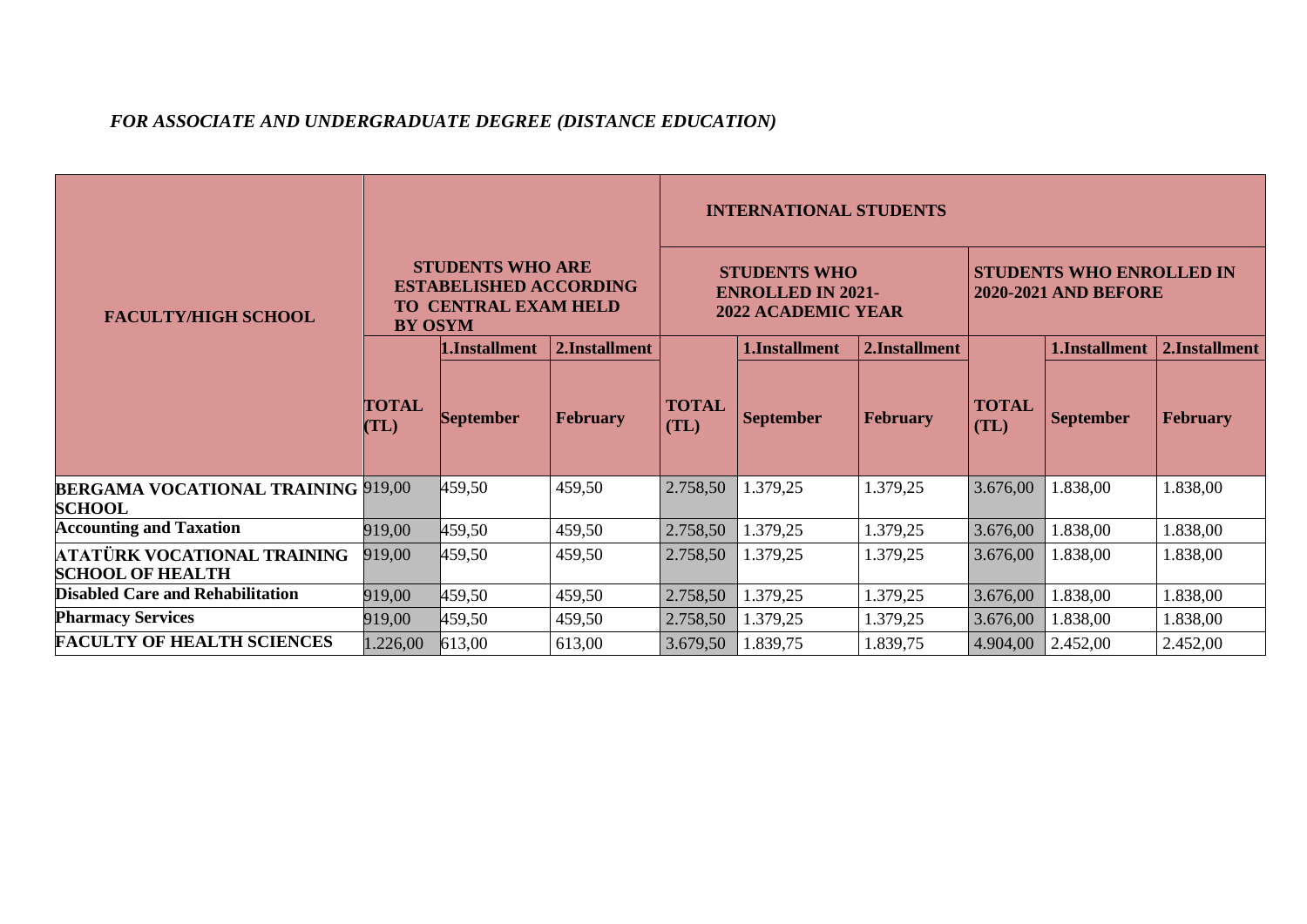#### **INTERNATIONAL STUDENTS**

|                                                     | <b>Medicine Dentistry, Pharmacy, Engineering,</b><br><b>Agriculture, Fisheries, Economics and</b><br><b>Administrative Sciences</b> | <b>Other Faculty/High School /</b><br><b>Vocational School</b> |
|-----------------------------------------------------|-------------------------------------------------------------------------------------------------------------------------------------|----------------------------------------------------------------|
| <b>STUDENTS ENROLLED IN 2021-</b><br>2022           | Twice the cost of current service                                                                                                   | One and half times of current service cost                     |
| <b>STUDENTS ENROLLED</b><br><b>BEFORE 2021-2022</b> | Five times of tuition fee.                                                                                                          | Four times of tuition fee.                                     |